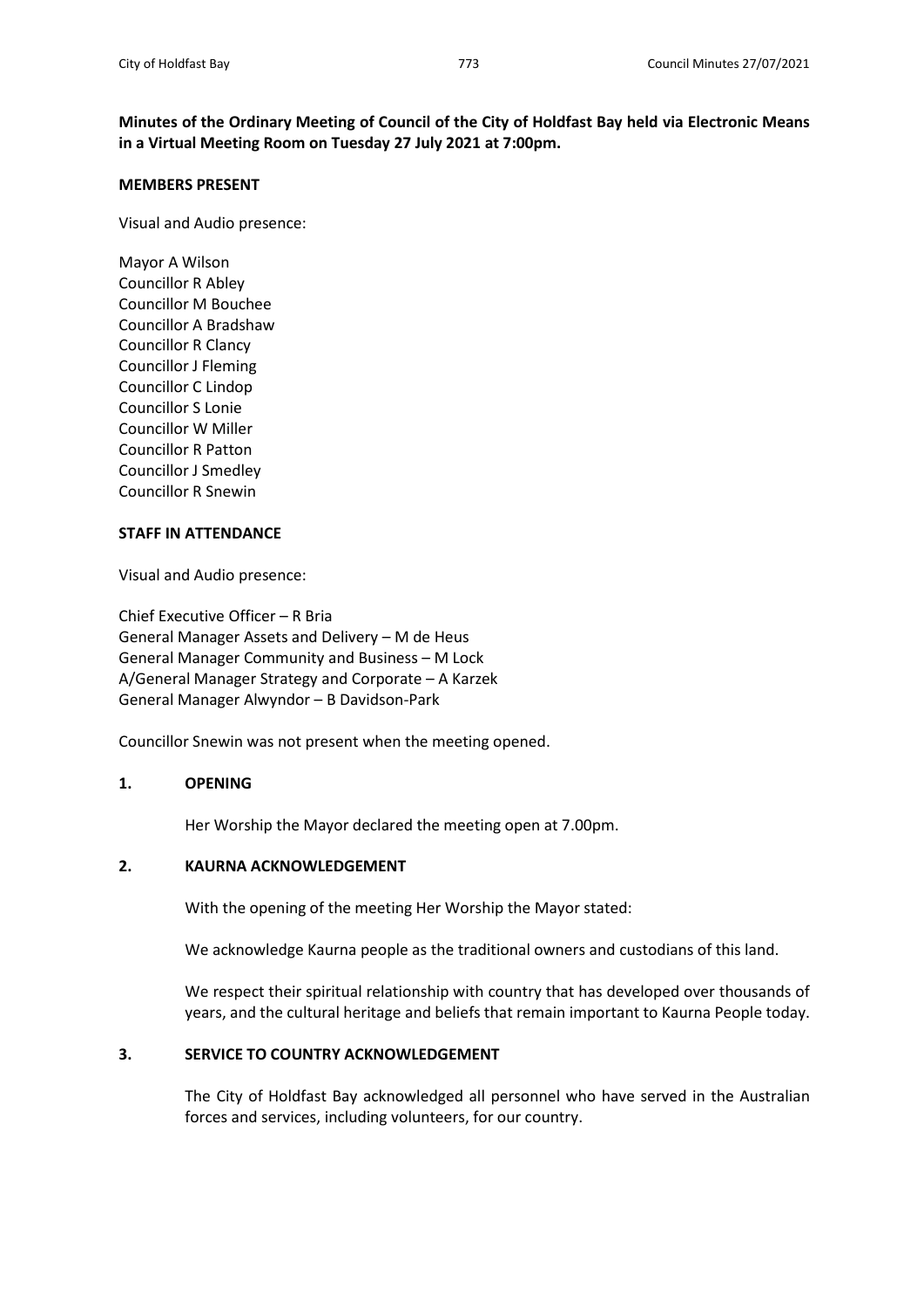## **4. PRAYER**

Her Worship the Mayor requested all present to pray and read the following Prayer:

Heavenly Father, we pray for your presence and guidance at our Council Meeting.

Grant us your wisdom and protect our integrity as we carry out the powers and responsibilities entrusted to us on behalf of the community that we serve.

## **5. APOLOGIES**

- 5.1 Apologies Received Nil
- 5.2 Absent Nil

## **6. ITEMS PRESENTED TO COUNCIL -** Nil

# **7. DECLARATION OF INTEREST**

Members were reminded to declare their interest before each item.

## **8. CONFIRMATION OF MINUTES**

**Motion C270721/2356**

**That the minutes of the Ordinary Meeting of Council held on 13 July 2021 be taken as read and confirmed.**

Moved Councillor Lonie, Seconded Councillor Bouchee **Carried**

# **9. PUBLIC PRESENTATIONS**

## 9.1 **Petitions**

9.1.1 *Non-Conforming Petition – Somerton Surf Life Saving Club – Application to Lessor for Approval to Sub Lease a portion of its Clubhouse to Gambell and Sutton Pty Ltd* (Report No: 242/21)

> On 22 June 2021, Council considered a petition in support of Somerton Surf Life Saving Club's application to Council (lessor) for approval to sublease a portion of its clubhouse to Gambell & Sutton Pty Ltd (Report No: 205/21). There were 216 signatories to the petition. Council noted the Report.

> On 13 July 2021 a confidential report, Item No, 19.3 Report: Somerton Surf Lifesaving Club – Request to Extend Council's Approval of Management Agreement, was presented to Council, for consideration and resolution.

> Following the lodgement of the original petition and the above mentioned Council resolution, a further 14 signatures were delivered to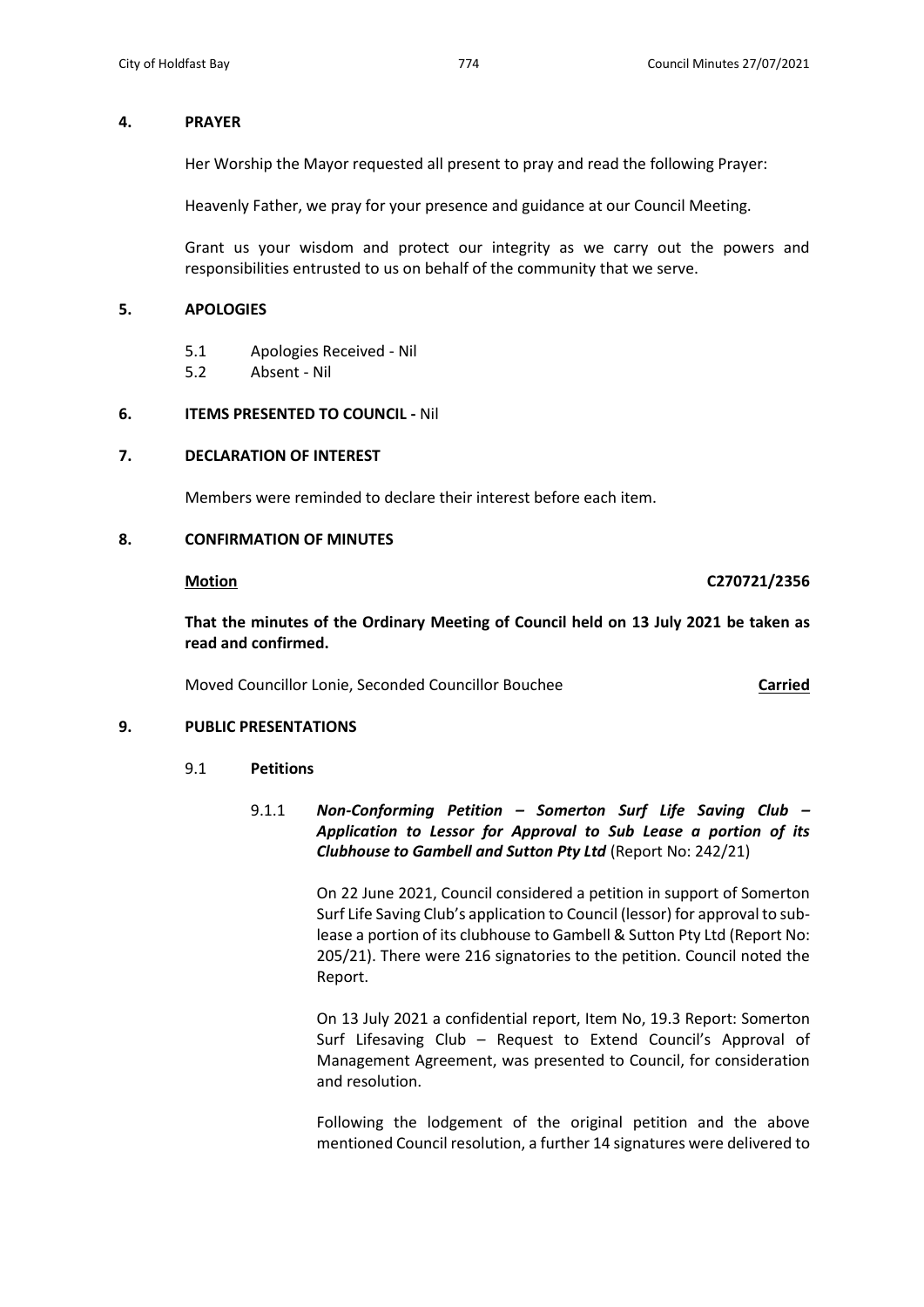Council in favour of approval to sub lease a portion of the clubhouse to Gambell & Sutton Pty Ltd.

## **Motion C270721/2357**

**That Council note that Administration received a further 14 signatures relating to the original petition from Mr Taylor titled, Somerton Surf Life Saving club and their application to Council (lessor), for approval to sub-lease a portion of its clubhouse to Gambell & Sutton Pty Ltd, bringing the total to 230 individual expressions of support.**

Moved Councillor Clancy, Seconded Councillor Lonie **Carried**

## 9.2 **Presentations** – Nil

Councillor Snewin joined the meeting at 7.07pm.

## 9.3 **Deputations**

9.3.1 **Brighton and Seacliff Yacht Club (BSYC) – Mr Matthew Colliver** *Mayor Wilson approved a deputation from Mr Matthew Colliver, Rear Commodore, on behalf of BSYC regarding Brighton and Seacliff Yacht Club – Proposed Facility Redevelopment.*

## **10. QUESTIONS BY MEMBERS**

## 10.1 **Without Notice**

## 10.1.1 **Sharps Container Exchange**

Councillor Fleming asked a question if a Sharps Container Exchange was available in the Community.

General Manager Community and Business provided a response.

## 10.1.2 **Tree Damage**

Councillor Miller asked if Administration could provide a report detailing tree damage from the recent storms.

The Chief Executive Officer took the question on notice.

## 10.1.3 **Art Funding**

Councillor Miller asked a question in relation to funding for Art work on the south facing wall on Cowper Street Glenelg as part of Council's Art Strategy.

The Chief Executive Officer provided a response.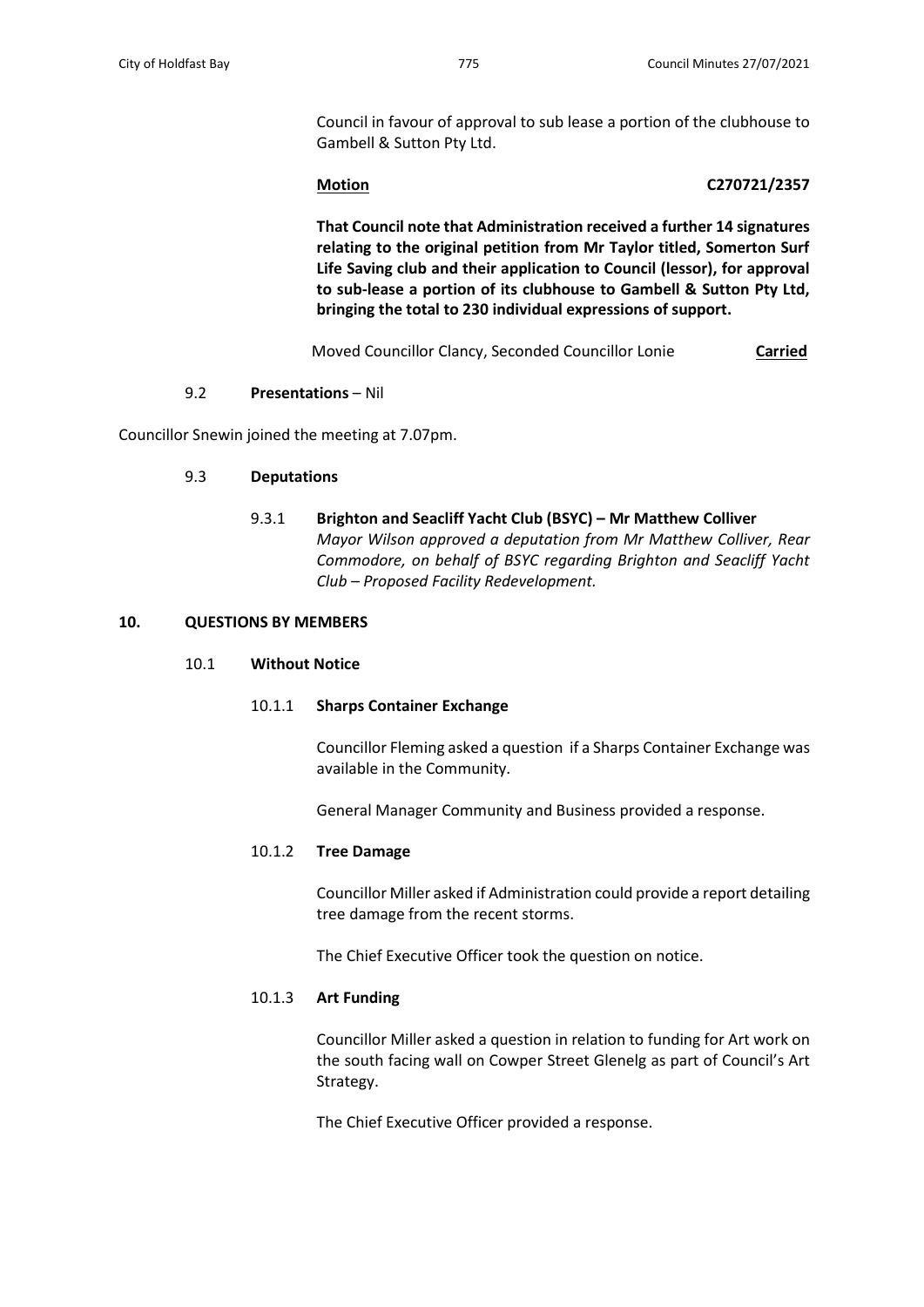## 10.1.4 **Alpine Winter Festival**

Councillor Patton asked a question in relation to the removal of infrastructure from the Alpine Winter Festival.

General Manager Community and Business provided a response.

## 10.1.5 **Fallen Trees**

Councillor Bouchee asked a question in relation to providing incident reports for fallen trees in the City.

The Chief Executive Officer provided a response.

## 10.1.6 **Alpine Winter Festival**

Councillor Miller asked if the Alpine Festival Organisers were approached to extend the festival.

General Manager Community and Business provided a response.

## 10.2 **On Notice** - Nil

## **11. MEMBER'S ACTIVITY REPORTS** - Nil

**12. MOTIONS ON NOTICE** - Nil

## **13. ADJOURNED MATTER -** Nil

## **14. REPORTS OF MANAGEMENT COMMITTEES AND SUBSIDIARIES**

Councillor Clancy left the meeting at 7.24pm. Councillor Clancy re-joined the meeting at 7.24pm.

## 14.1 **Minutes – Jetty Road Mainstreet Committee – 7 July 2021** (Report No: 240/21)

The Minutes of the Jetty Road Mainstreet Committee meeting held on 7 July were attached and presented for Council's information.

## **Motion C270721/2358**

**That Council notes the minutes of the Jetty Road Mainstreet Committee of 7 July 2021.**

Moved Councillor Miller, Seconded Councillor Abley **Carried Unanimously**

## **15. REPORTS BY OFFICERS**

15.1 **Items in Brief** (Report No: 246/21)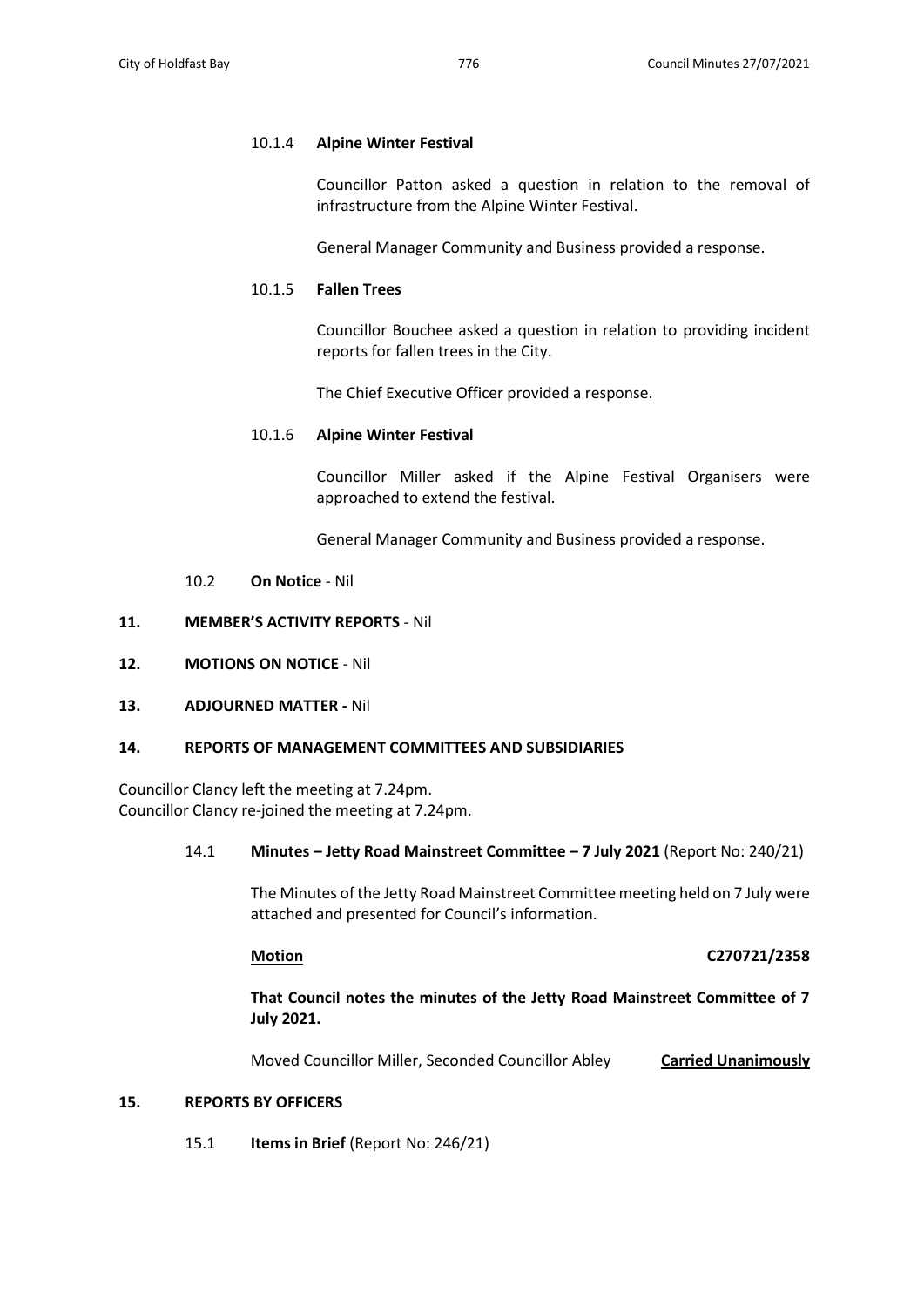These items were presented for the information of Members.

**Motion C270721/2359**

**That the following items be noted and items of interest discussed:** 

- **1. Memorial to Honour Squadron Leader Robert Wilton Bungey**
- **2. Thank you from South Australian Police Historical Society**
- **3. Brighton Road Corridor Planning Study**

Moved Councillor Lindop, Seconded Councillor Abley **Carried**

Councillor Snewin left the meeting at 7.38pm. Councillor Snewin re-joined the meeting at 7.39pm.

> 15.2 **Brighton and Seacliff Yacht Club – Proposed Facility Redevelopment** (Report No: 245/21)

> > In January 2021, the Brighton and Seacliff Yacht Club (BSYC) approached Council to propose a Master Plan for redevelopment of the existing clubroom facilities on site.

> > The Master Plan is a multi-staged project with an estimated total project cost of \$2.7 million but is currently unfunded. The BSYC sought in-principle support (without budget commitment from Council) to proceed with stage one. By limiting the support to 'in-principle' only, Council will have the opportunity to consider detailed plans for stage one works at a later date in conjunction with the Development Application process, at which time the more extensive, site specific landowner criteria can be imposed in the usual manner.

> > The BSYC will be applying for \$149,796 (inc GST) of funding through the Office for Recreation, Sport and Racing's (ORSR) grant program for stage one. The proposed budget for stage one is estimated at \$335,000, comprised of ORSR and BSYC funding.

## **Motion C270721/2360**

**That Council:**

- **1. provide the Brighton Seacliff Yacht Club with in-principle support for seeking grant funding from the Office for Recreation, Sport and Racing to undertake Stage 1 of its Redevelopment Master Plan, on the basis that support is:**
	- **• limited to Stage 1 works only as described in Attachment 2 to this report;**
	- **• in-principle only and does not include a financial contribution;**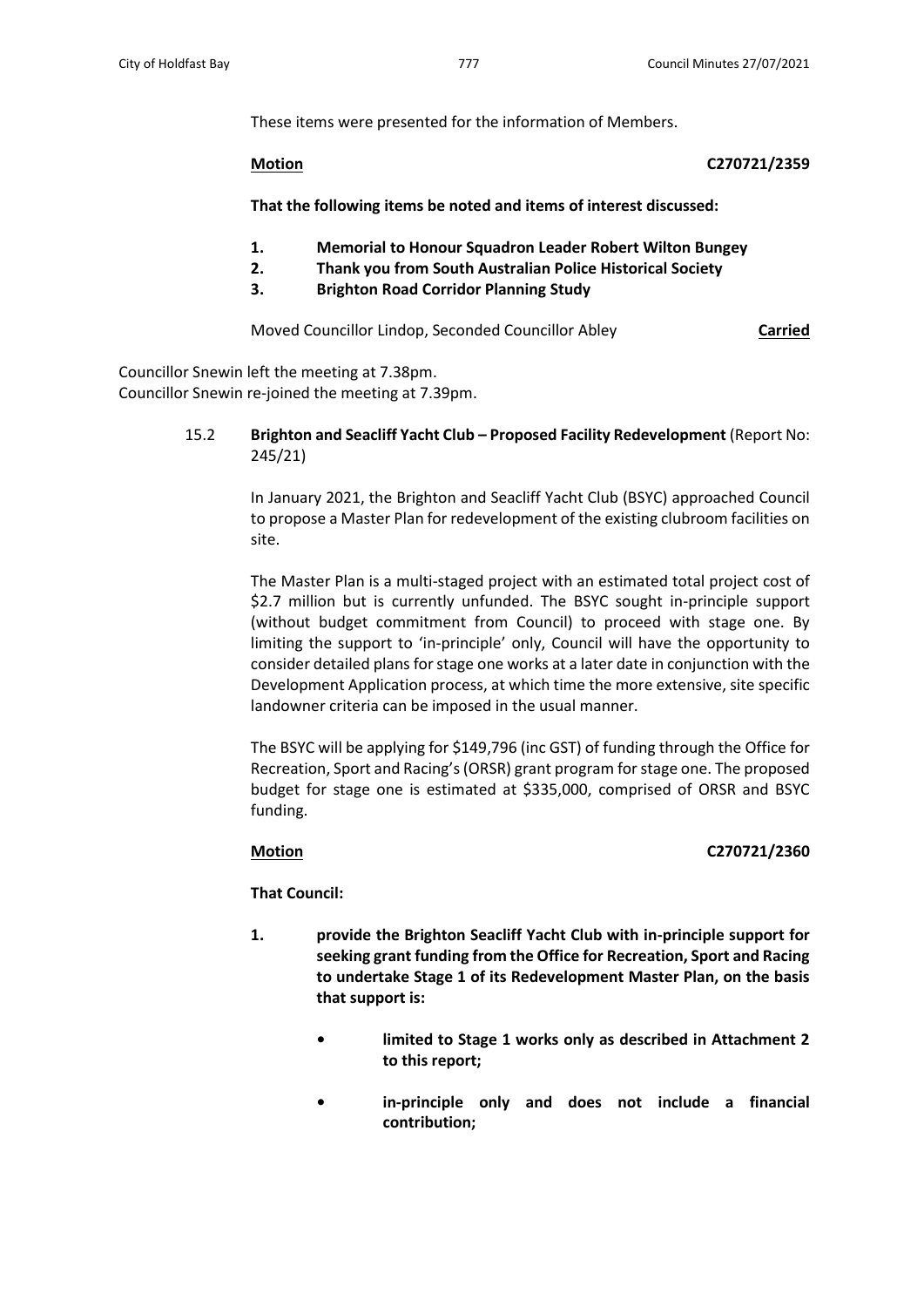**• subject to all necessary approvals sought under the PDI Act for the building upgrades; and**

## **RETAIN IN CONFIDENCE - Section 91(7) Order**

**2. having considered Attachments 3 and 4 to Report No: 245/21 Brighton and Seacliff Yacht Club – Proposed Facility Redevelopment in confidence under Section 90(2) and (3)(b) of the Local Government Act 1999, the Council, pursuant to Section 91(7) of the Act orders that Attachments 3 and 4 be retained in confidence for a period of 24 months and that this order be reviewed every 12 months.**

Moved Councillor Lindop, Seconded Councillor Lonie **Carried Unanimously**

# 15.3 **Representation Review Report Submissions Report and Approval to Report to the Electoral Commissioner of South Australia** (Report No: 243/21)

On 8 June 2021, Council endorsed the Representation Review Report to go to public consultation (second stage of consultation – Council Resolution No. C080621/2311), which commenced Thursday, 18 June 2021 and closed Friday, 9 July 2021 at 5pm.

A Submissions Report containing the public consultation outcomes was provided. Of the 23 submissions received:

- Ten (10) (43.5%) agreed with retaining the current ward and council structure, 13 (56.5%) did not agree.
- Of those who did not agree, 7 favoured a model of 8 councillors and 2 expressed a preference for whole of area Councillors, rather than wards.
- Five (5) submissions expressed views that the City of Holdfast Bay is over-represented.
- Five (5) submissions referred to the results of the previous round of consultation, expressing disappointment that Council did not follow the preference of 74% of respondents to reduce the number of Councillors.
- Of those who did agree, three specified that the existing structure was fair/working well.

Council was required to confirm its proposed structure and approval for Administration to provide the Final Report to the Electoral Commission of South Australia (SA) in accordance with Section 12(12) of the *Local Government Act 1999.*

## **Motion C270721/2361**

**That Council:**

**1. notes the Submissions Report outlining the public consultation outcomes; and**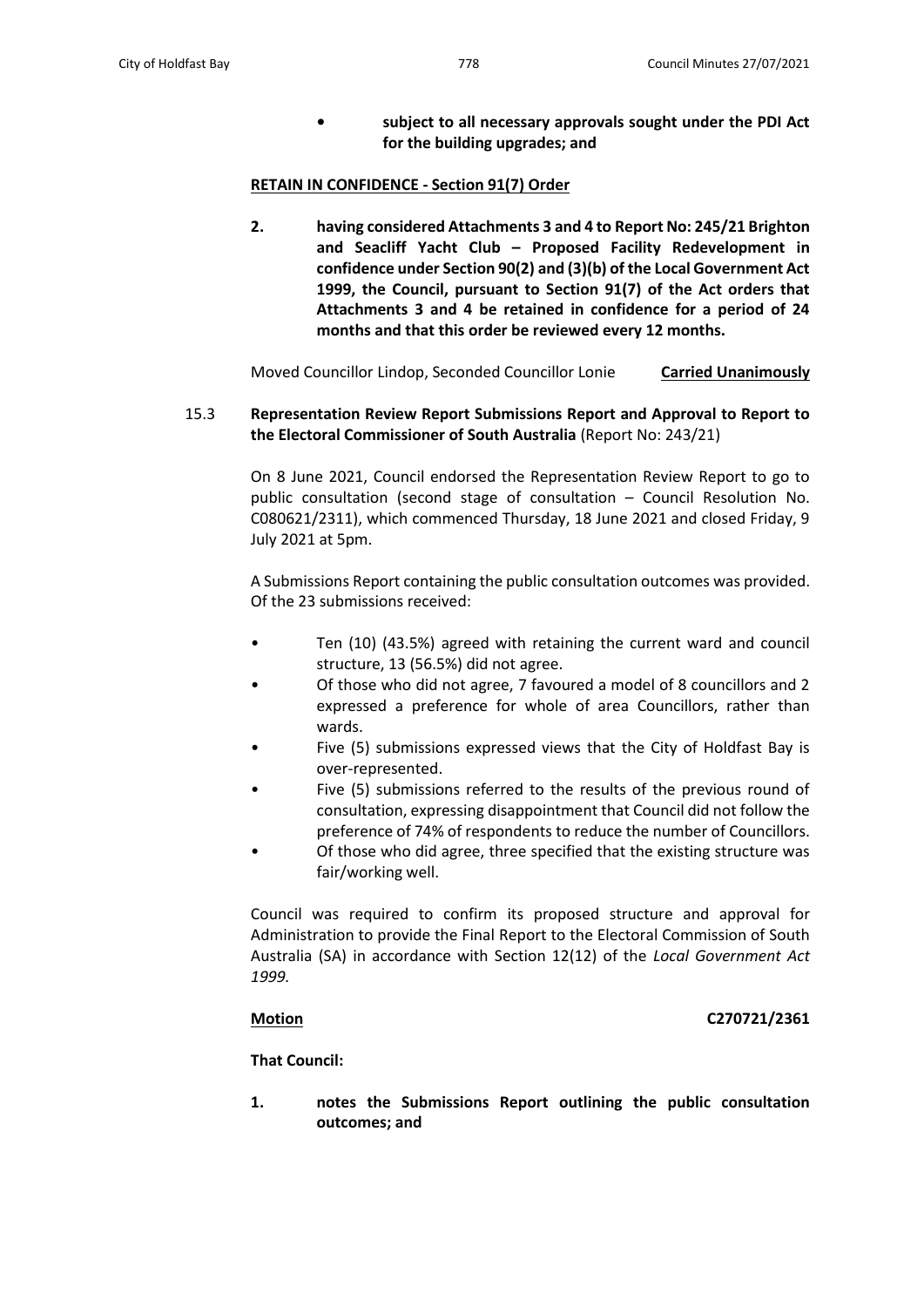- **2. endorses that Administration provides the Final Report pursuant to Section 12(12) of the Local Government Act 1999 to the Electoral Commissioner of SA with the following proposal:**
	- **• the principal member of Council continues to be a Mayor elected by the community;**
	- **• area councillors are not introduced in addition to ward councillors;**
	- **• the future elected body of Council comprise the Mayor and twelve (12) ward councillors;**
	- **• the Council area continue to be divided into four (4) wards, as per the current ward structure, with each of the wards being represented by three (3) councillors; and**
	- **• the wards continue to be named Glenelg, Somerton, Brighton and Seacliff.**

Moved Councillor Lonie, Seconded Councillor Fleming **Carried**

## **Division Called**

A division was called and the previous decision was set aside.

Those voting for: Councillors Bouchee, Miller, Fleming, Patton, Chabrel, Abley, Snewin, Lindop and Lonie (9).

Those voting against: Councillors Clancy and Bradshaw (2).

Her Worship the Mayor declared the motion **Carried**

# 15.4 **185th Proclamation Day** (Report No: 229/21)

This report provided an update to Council for the planning of the 185th Proclamation Day event in collaboration with Kaurna Nation. Administration made the following recommendation.

## **Motion C270721/2362**

# **That Council notes this report.**

Moved Councillor Abley, Seconded Councillor Miller **Carried Unanimously**

## 15.5 **Operational Support at Glenelg Community Centre** (Report No: 241/21)

In response to Council Motion C280720/1971, a Community Wellbeing staff member was based at Glenelg Community Centre one day per week.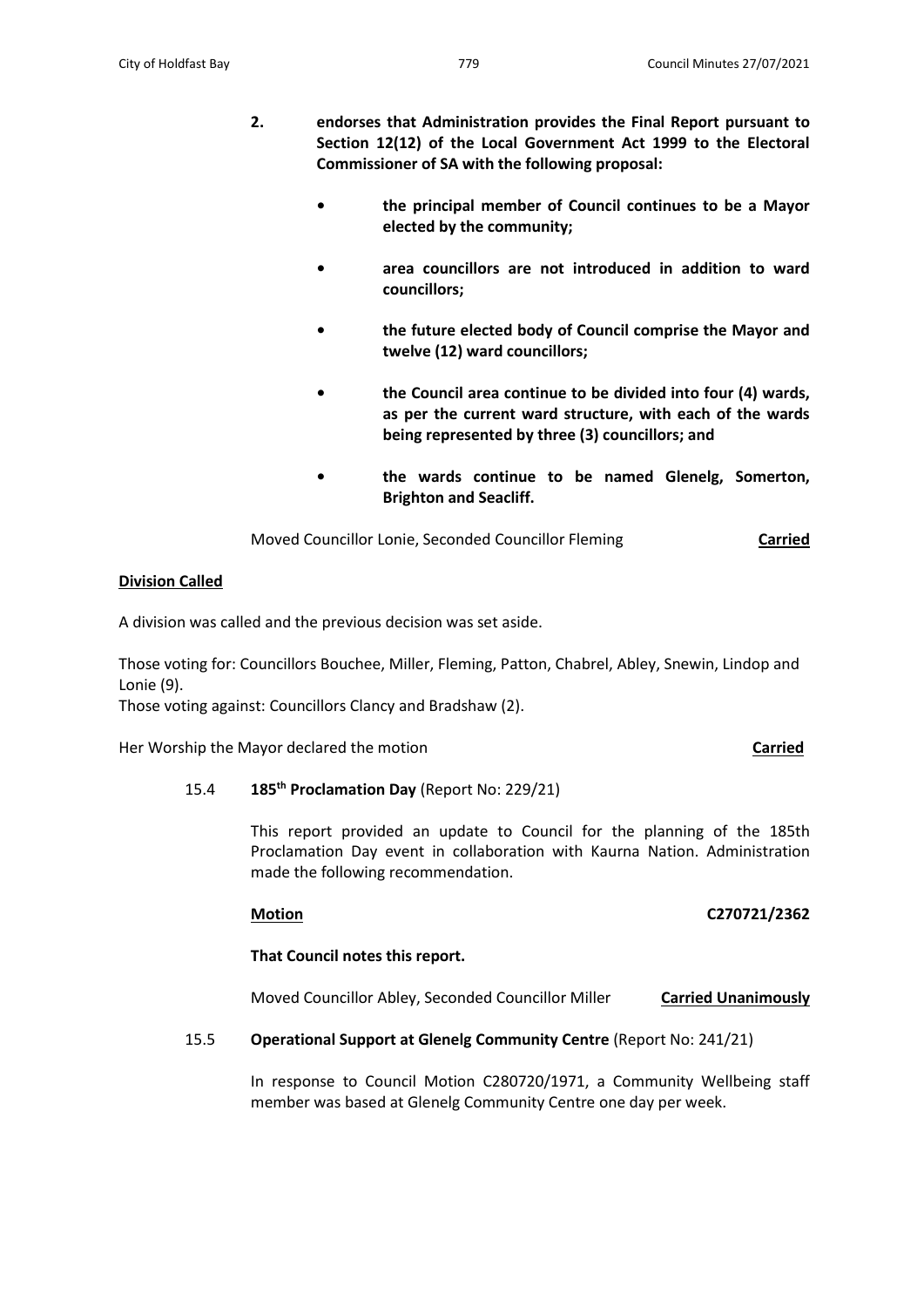As per the resolution, this report provided information regarding the outcomes from an initial trial with the placement of a community wellbeing staff member at the Centre one day per week.

## **Motion C270721/2363**

**That Council endorses:**

- **1. this arrangement to be continued;**
- **2. the support extended to two (2) days per week until 31 December 2021; and**
- **3. outcomes reported back to Council early 2022.**

Moved Councillor Patton, Seconded Councillor Abley **Carried Unanimously**

15.6 **Attendance at the Local Government Finance Authority Annual General Meeting, Board Nominations and Calling Notices of Motions** (Report No: 244/21)

> The Local Government Finance Authority (LGFA) of South Australia will host their Annual General Meeting (AGM) on Friday, 29 October 2021 at the Adelaide Entertainment Centre and it will again coincide with the Annual General Meeting (AGM) of the Local Government Association of South Australia (LGASA).

> Section 15(1) of the *Local Government Finance Authority of South Australia Act 1983* provides that every Council is entitled to appoint a person to represent it at its AGM. As the meeting of the Local Government Association (LGA) will be held on the same day, it was suggested the same person is appointed to represent Council at both meetings.

> The LGFA were calling for motions which needed to be endorsed by the Council. If Elected Members want to raise any Motions at the AGM, they will need to do so for Council endorsement at the Council meeting on 10 August 2021. Administration did not have any suggested motions to put forward at this time.

# **Motion C270721/2364**

**That Council approve Mayor Wilson to attend the Local Government Finance Authority (LGFA) AGM as Council's representative and voting member, currently scheduled for 29 October 2021.**

Moved Councillor Smedley, Seconded Councillor Lonie **Carried Unanimously**

# **16. RESOLUTIONS SUBJECT TO FORMAL MOTIONS -** Nil

## **17. URGENT BUSINESS – SUBJECT TO THE LEAVE OF THE MEETING -** Nil

**18. ITEMS IN CONFIDENCE**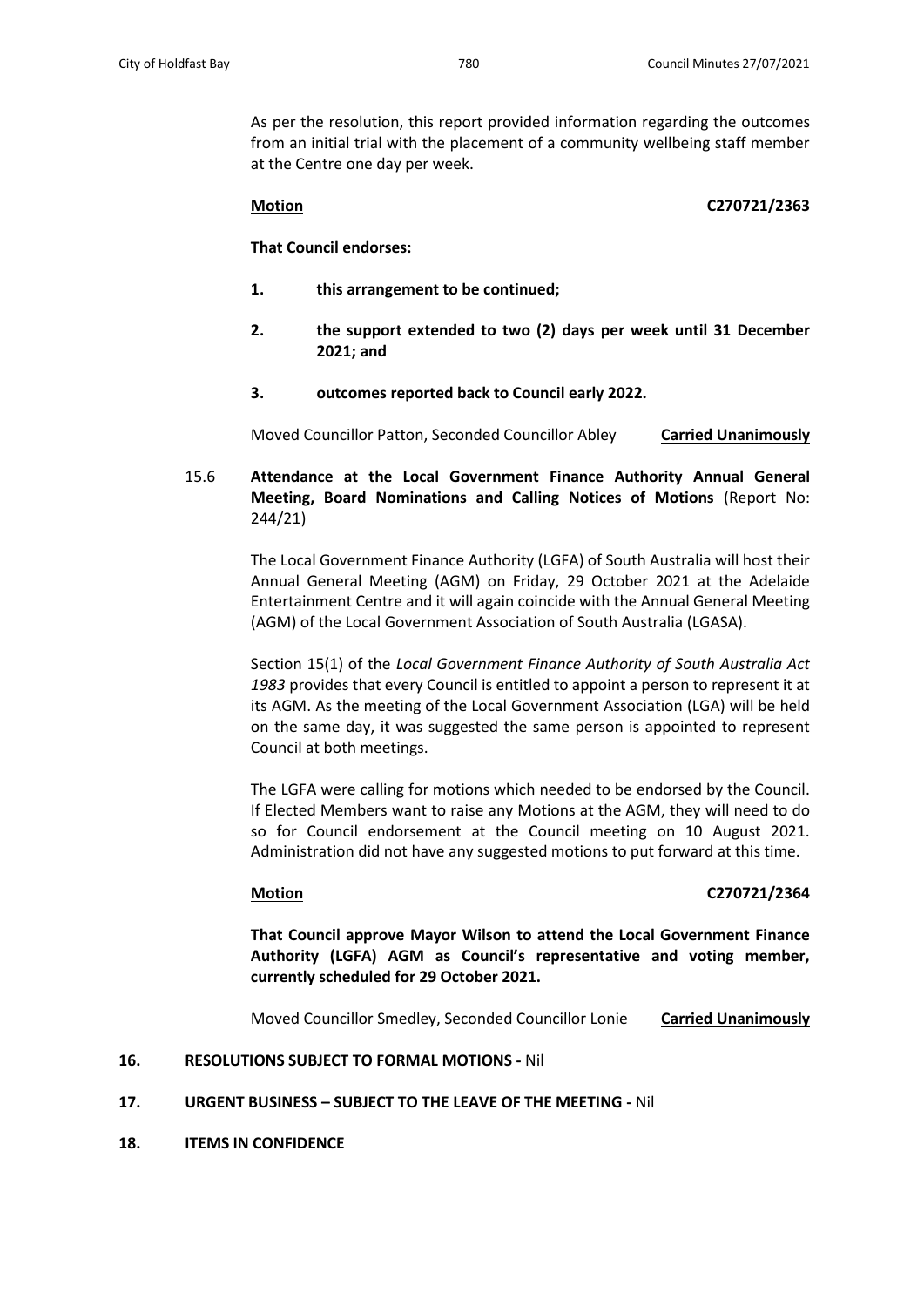18.1 **Jetty Road Stage 1 Chapel Plaza and Hindmarsh Lane Execution of Land Sale Purchase Contract and Licence Agreement with Uniting Church in Australia (SA)** (Report No: 247/21)

**Motion – Exclusion of the Public –Section 90(3)(b & d) Order C270721/2365**

- **1. That pursuant to Section 90(2) of the Local Government Act 1999 Council hereby orders that the public be excluded from attendance at this meeting with the exception of the Chief Executive Officer and Staff in attendance at the meeting in order to consider Report No: 247/21 Jetty Road Stage 1 Chapel Plaza And Hindmarsh Lane Execution Of Land Sale Purchase Contract And Licence Agreement With Uniting Church In Australia (SA) in confidence.**
- **2. That in accordance with Section 90(3) of the Local Government Act 1999 Council is satisfied that it is necessary that the public be excluded to consider the information contained in Report No: 247/21 Jetty Road Stage 1 Chapel Plaza And Hindmarsh Lane Execution Of Land Sale Purchase Contract And Licence Agreement With Uniting Church In Australia (SA)on the following grounds:**
	- **b. pursuant to Section 90(3)(b) of the Act, the information to be received, discussed or considered in relation to this Agenda Item is information the disclosure of which could reasonably be expected to confer a commercial advantage on a person with whom the Council is conducting business would prejudice the commercial position of the Council in relation to the Licence Agreement and Land Sale Purchase Contract with Uniting Church in Australian (SA)**
	- **d. pursuant to Section 90(3)(d) of the Act, the information to be received, discussed or considered in relation to this Agenda Item is commercial information of a confidential nature (not being a trade secret) the disclosure of which could reasonably be expected to prejudice the commercial position and to confer a commercial advantage on a third party in relation to the Licence Agreement and Land Sale terms and conditions.**

**In addition, the disclosure of this information would, on balance, be contrary to the public interest. The public interest in public access to the meeting has been balanced against the public interest in the continued non-disclosure of the information. The benefit to the public at large resulting from withholding the information outweighs the benefit to it of disclosure of the information.** 

**3. The Council is satisfied, the principle that the meeting be conducted in a place open to the public, has been outweighed by the need to keep the information or discussion confidential.**

Moved Councillor Lindop, Seconded Councillor Lonie **Carried Unanimously**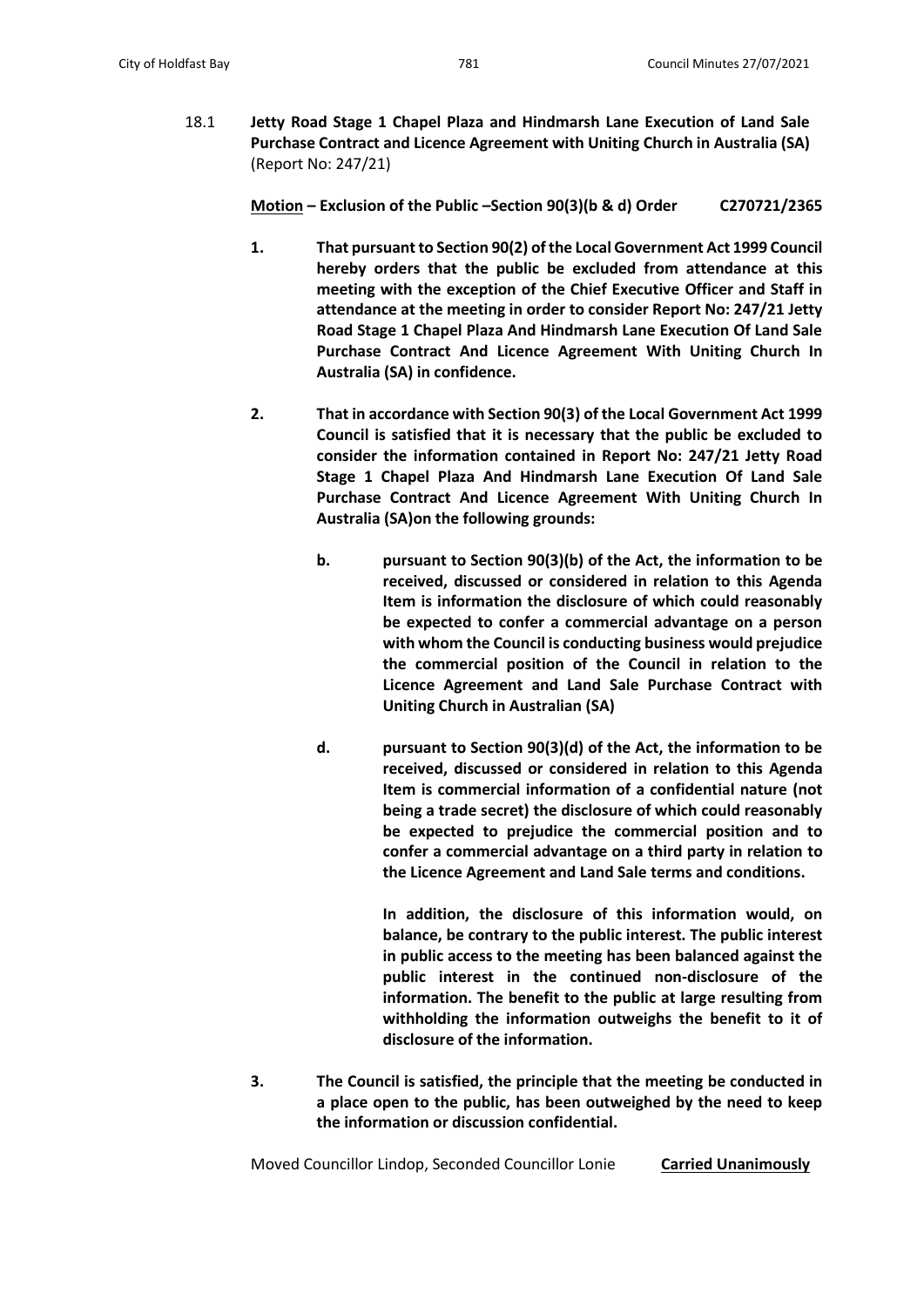## **Motion C270721/2366**

#### **RETAIN IN CONFIDENCE - Section 91(7) Order**

**That having considered Agenda Item 18.3 Jetty Road Stage 1 Chapel Plaza And Hindmarsh Lane Execution Of Land Sale Purchase Contract And Licence Agreement With Uniting Church In Australia (SA) in confidence under Section 90(2) and (3)(b & d) of the** *Local Government Act 1999***, the Council, pursuant to Section 91(7) of that Act orders that the report, attachments and minutes be retained in confidence until further notice and the Chief Executive Officer is authorised to release the documents when both the land purchase is completed and the licence is executed, giving due consideration to any relevant legal considerations and that this order be reviewed every 24 months.**

Moved Councillor Abley, Seconded Councillor Miller **Carried Unanimously**

## 18.2 **Reappointment to the Alwyndor Management Committee** (Report No: 248/21)

**Motion – Exclusion of the Public –Section 90(3)(a) Order C270721/2367**

- **1. That pursuant to Section 90(2) of the Local Government Act 1999 Council hereby orders that the public be excluded from attendance at this meeting with the exception of the Chief Executive Officer and Staff in attendance at the meeting in order to consider Report No: 248/21 Reappointment to the Alwyndor Management Committee in confidence.**
- **2. That in accordance with Section 90(3) of the Local Government Act 1999 Council is satisfied that it is necessary that the public be excluded to consider the information contained in Report No: 248/21 Reappointment to the Alwyndor Management Committee on the following grounds:**
	- **a. pursuant to Section 90(3)(a) of the Act, the information to be received, discussed or considered in relation to Report No: 248/21 Reappointment to the Alwyndor Management Committee is information the disclosure of which would involve the unreasonable disclosure of information concerning the personal affairs of any person (living or dead), being prospective members of the Alwyndor Management Committee.**
- **3. The Council is satisfied, the principle that the meeting be conducted in a place open to the public, has been outweighed by the need to keep the information or discussion confidential.**

Moved Councillor Lonie, Seconded Councillor Miller **Carried Unanimously**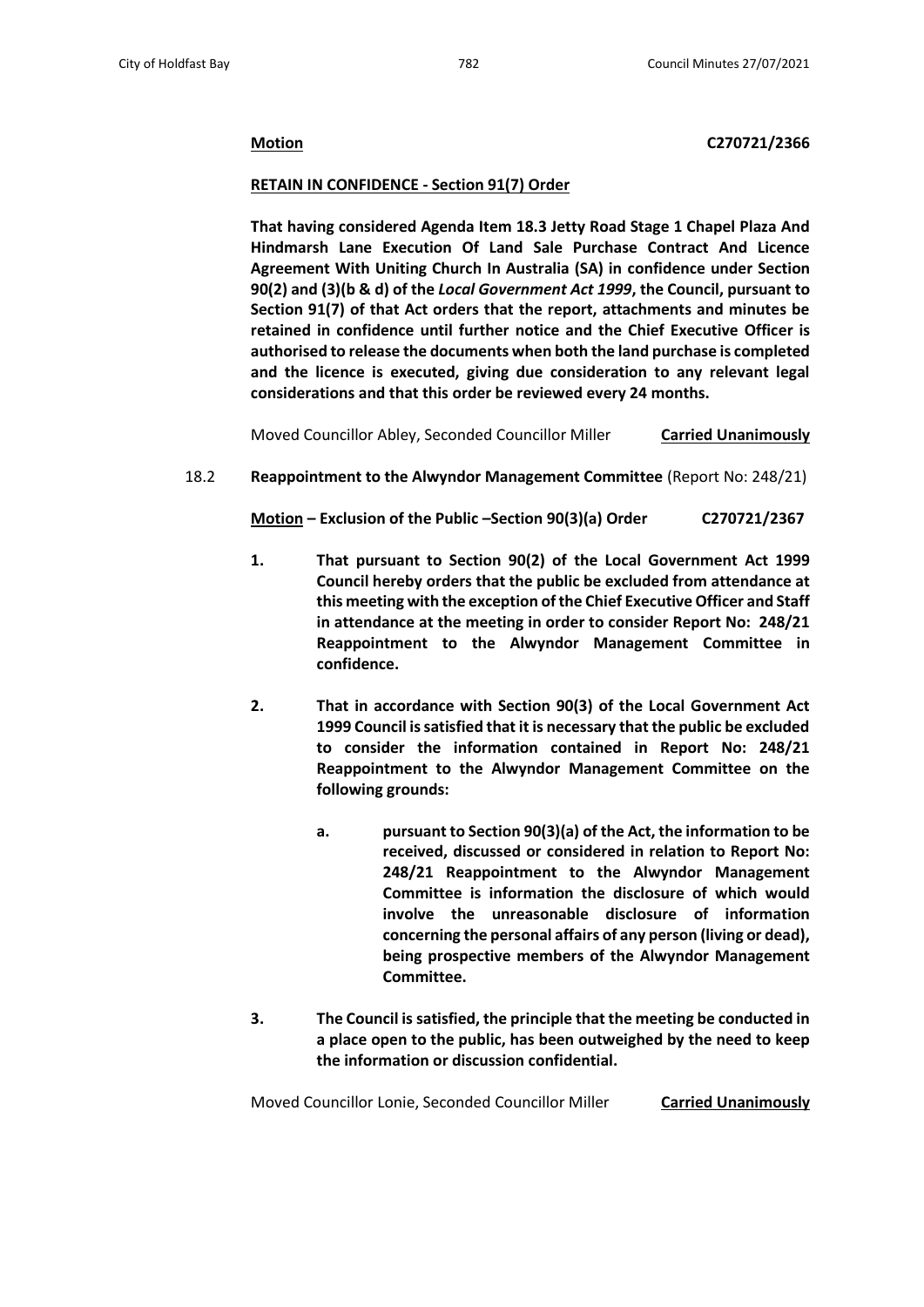**1. That Council reappoints Julie Bonnici to the Alwyndor Management Committee for a term of three (3) years to expire on 31 July 2024.**

## **RETAIN IN CONFIDENCE - Section 91(7) Order**

**2. That having considered Agenda Item 18.2 Report No: 248/21 Reappointment to the Alwyndor Management Committee in confidence under Section 90(2) and (3)(a) of the Local Government Act 1999, the Council, pursuant to Section 91(7) of that Act orders that the report and attachment be retained in confidence for a period of 12 months and that this order be reviewed every 12 months.**

Moved Councillor Lonie, Seconded Councillor Bouchee **Carried Unanimously**

18.3 **Claim Against Council** (Report No: 249/21)

**Motion – Exclusion of the Public –Section 90(3)(h & i) Order C270721/2369**

- **1. That pursuant to Section 90(2) of the** *Local Government Act 1999* **Council hereby orders that the public be excluded from attendance at this meeting with the exception of the Chief Executive Officer and Staff in attendance at the meeting in order to consider Report No: 249/21 Claim Against Council in confidence.**
- **2. That in accordance with Section 90(3) of the** *Local Government Act 1999* **Council is satisfied that it is necessary that the public be excluded to consider the information contained in Report No: 249/21 Claim Against Council on the following grounds:**
	- **h. pursuant to Section 90(3)(h) of the Act, the information to be received, discussed or considered in relation to this Agenda Item is legal advice that is strictly confidential & subject to Legal Professional Privilege, and**
	- **i. pursuant to Section 90(3)(i) of the Act, the information to be received, discussed or considered in relation to this Agenda Item is information relating to litigation that the Council believes on reasonable grounds will take place involving the Council regarding a claim for payment.**
- **3. The Council is satisfied, the principle that the meeting be conducted in a place open to the public, has been outweighed by the need to keep the information and discussion confidential.**

Moved Councillor Lonie, Seconded Councillor Lindop **Carried Unanimously**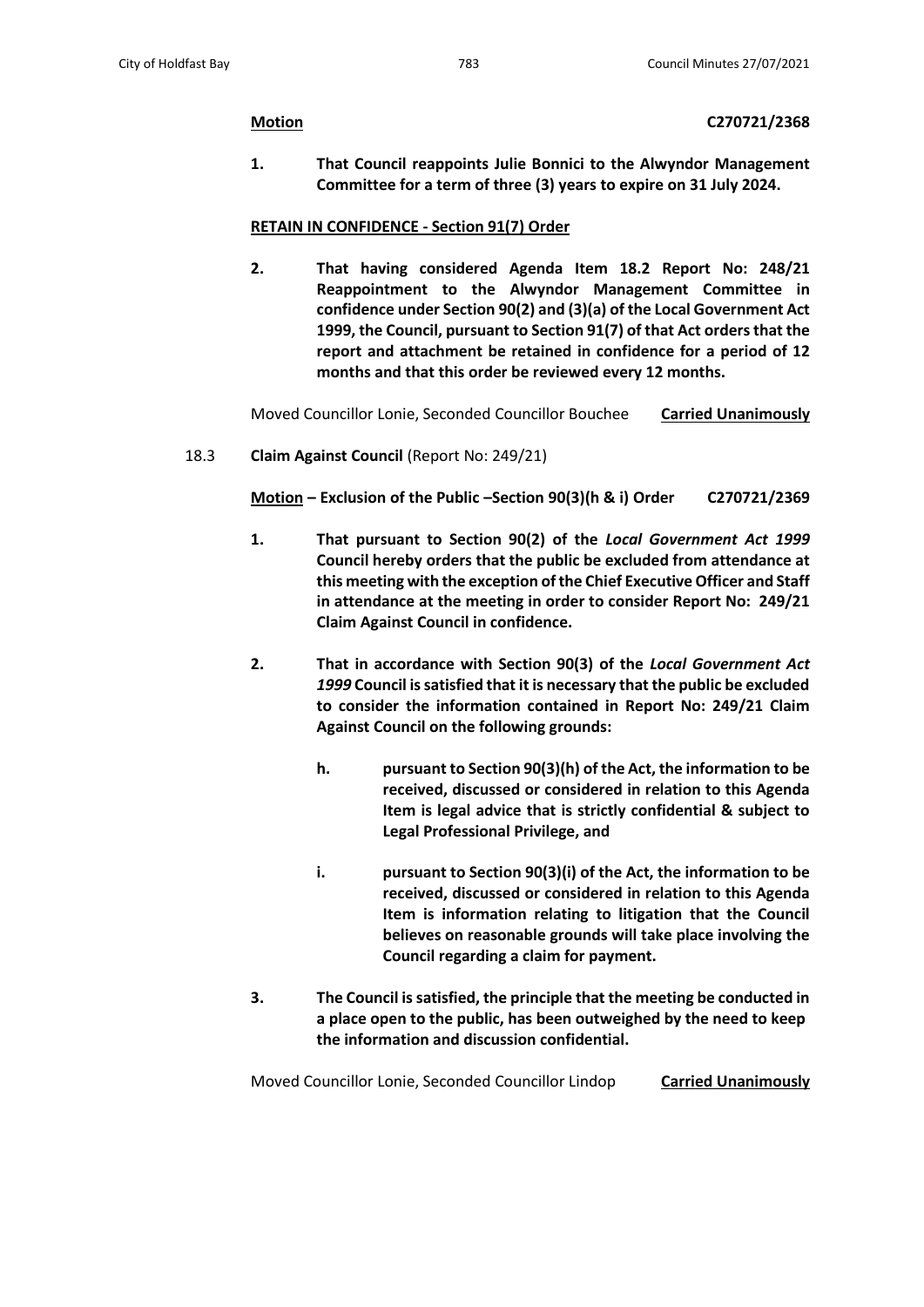**Motion C270721/2370**

## **RETAIN IN CONFIDENCE - Section 91(7) Order**

**That having considered Agenda Item 18.3 Claim Against Council (Report No: 249/21) in confidence under Section 90(2) and (3)(h) and (i) of the Local Government Act 1999, the Council, pursuant to Section 91(7) of that Act orders that the report be retained in confidence until further notice and the Chief Executive Officer is authorised to release the documents when the matter is concluded, giving due consideration to any relevant legal considerations, and that this order be reviewed every 12 months.**

Moved Councillor Lonie, Seconded Councillor Smedley **Carried Unanimously**

18.4 **Kauri Community & Sporting Complex – EOI Tender** (Report No: 250/21)

**Motion – Exclusion of the Public –Section 90(3)(b & d) Order C270721/2371**

- **1. That pursuant to Section 90(2) of the** *Local Government Act 1999* **Council hereby orders that the public be excluded from attendance at this meeting with the exception of the Chief Executive Officer and Staff in attendance at the meeting in order to consider Report No: 250/21 Kauri Community & Sporting Complex – EOI Tender in confidence.**
- **2. That in accordance with Section 90(3) of the** *Local Government Act* **1999 Council is satisfied that it is necessary that the public be excluded to consider the information contained in Report No: 250/21 Kauri Community & Sporting Complex – EOI Tender on the following grounds:**
	- **b. pursuant to Section 90(3)(b) of the Act, the information to be received, discussed or considered in relation to this Agenda Item is information the disclosure of which would prejudice the commercial position of the Council.**
	- **d. pursuant to Section 90(3)(d) of the Act, the information to be received, discussed or considered in relation to this Agenda Item is commercial information of a confidential nature (not being a trade secret) the disclosure of which could reasonably be expected to prejudice the commercial position of the person who supplied the information.**

**In addition, the disclosure of this information would, on balance, be contrary to the public interest. The public interest in public access to the meeting has been balanced against the public interest in the continued non-disclosure of the information. The benefit to the public at large resulting from withholding the information outweighs the benefit to it of disclosure of the information.**